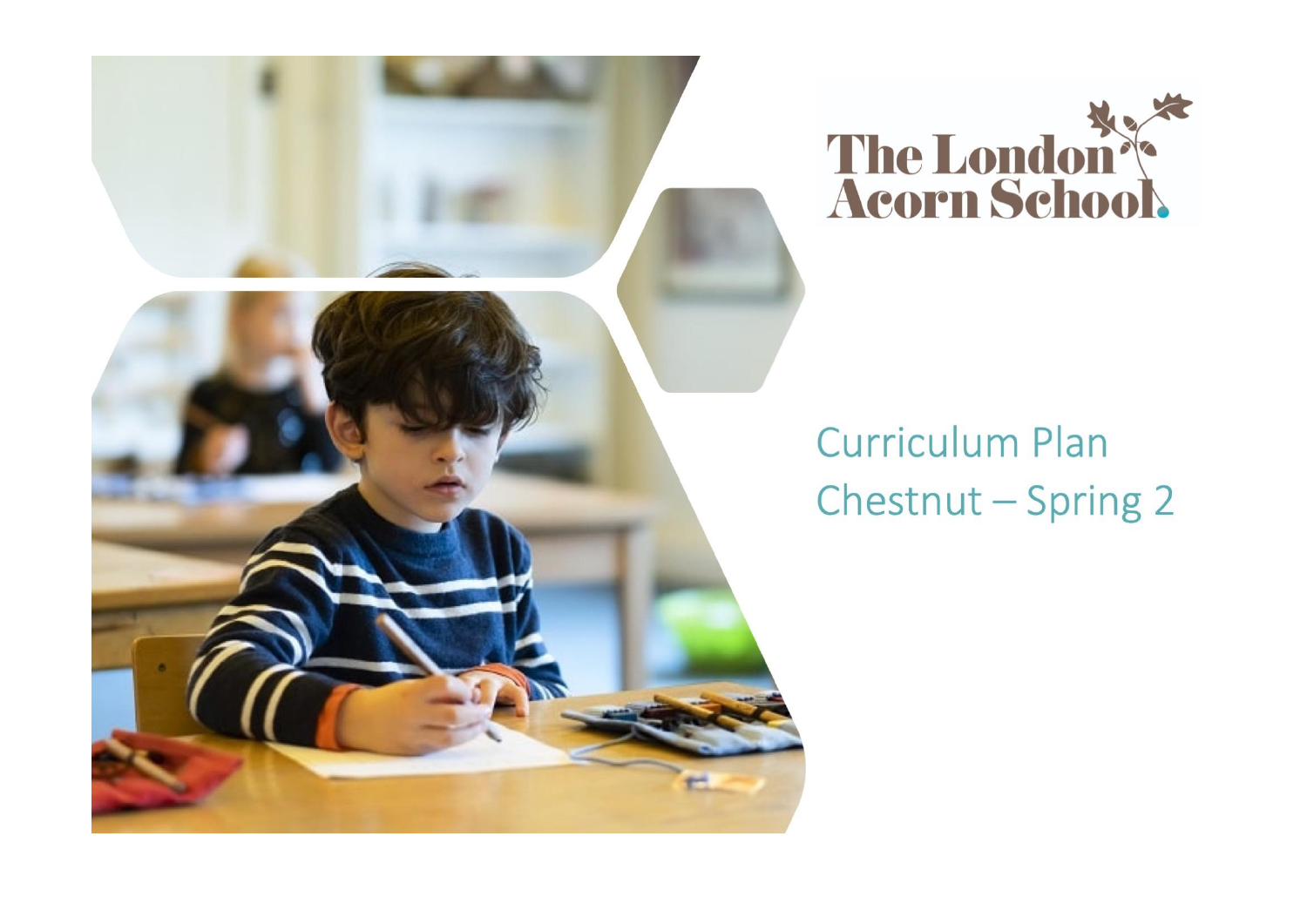## Programmes of Study

Class/ Year class 5 year 4 Term Spring First half term

#### Unit title : Mysterious Mayans

Literacy Genres

#### Reading Enhancements

| Literacy | Grammar<br>To use apostrophes to mark possession through:<br>Identifying possessive apostrophes in reading and to whom or<br>$\bullet$<br>what they refer<br>Understanding the basic rules for apostrophising singular<br>$\bullet$<br>nouns, e.g., the man's hat; for plural nouns ending in "s", e.g.,<br>The doctors' surgery and for irregular plural nouns e.g.,<br>children's playground<br>Distinguishing between uses of the apostrophe for<br>$\bullet$<br>contraction and possession<br>To begin to use the apostrophe appropriately in their own writing.<br>Writing to entertain:<br>Stories - Myths & legends<br><b>Descriptions Poetry</b><br>Narrative Poetry<br>Characters/Settings | <b>Maths</b> | Number and place value; Decimals, percentages and their equivalence to<br>fractions; Problem solving, reasoning and algebra<br>Read, write and order numbers with up to 6 digits and understand the place value<br>of each digit; place 6-digit numbers on a number line and find numbers between;<br>solve place-value additions and subtractions with 6-digit numbers; understand<br>place value in decimal numbers as tenths and hundredths; multiply and divide by<br>10/100/1000 using a place-value grid; understand place value in decimal numbers<br>to 2-decimal places; place decimal numbers on a line; round two-place decimal<br>numbers to nearest tenth and whole number; say the number a tenth or a<br>hundredth more<br>Mental addition and subtraction; Problem solving, reasoning and algebra; Written<br>addition and subtraction<br>Rehearse mental addition strategies for decimals and whole numbers; use<br>counting on as a strategy to perform mental addition of 2-place decimals to the<br>next whole number; solve missing number sentences; use mental strategies to<br>solve multi-step word problems; use counting up as a strategy to perform written<br>subtraction (Frog) |
|----------|-----------------------------------------------------------------------------------------------------------------------------------------------------------------------------------------------------------------------------------------------------------------------------------------------------------------------------------------------------------------------------------------------------------------------------------------------------------------------------------------------------------------------------------------------------------------------------------------------------------------------------------------------------------------------------------------------------|--------------|---------------------------------------------------------------------------------------------------------------------------------------------------------------------------------------------------------------------------------------------------------------------------------------------------------------------------------------------------------------------------------------------------------------------------------------------------------------------------------------------------------------------------------------------------------------------------------------------------------------------------------------------------------------------------------------------------------------------------------------------------------------------------------------------------------------------------------------------------------------------------------------------------------------------------------------------------------------------------------------------------------------------------------------------------------------------------------------------------------------------------------------------------------------------------------------------------------------|
|          | Writing to inform:<br>Recount<br>Letter<br>Biography<br>Newspaper article Explanation<br>Writing to persuade:<br>Advertising - leaflets & brochures<br>Letter                                                                                                                                                                                                                                                                                                                                                                                                                                                                                                                                       |              | Mental multiplication and division; Number and place value; Problem solving,<br>reasoning and algebra<br>Use rules of divisibility to find if numbers are divisible by 2, 3, 4, 5, 9 and 10;<br>identity prime numbers; revise finding factors of numbers; find squares and<br>square roots of square numbers; finding patterns and making and testing rules;<br>use mental multiplication and division strategies; relate mental division strategies<br>to multiples of ten of the divisor                                                                                                                                                                                                                                                                                                                                                                                                                                                                                                                                                                                                                                                                                                                   |

The London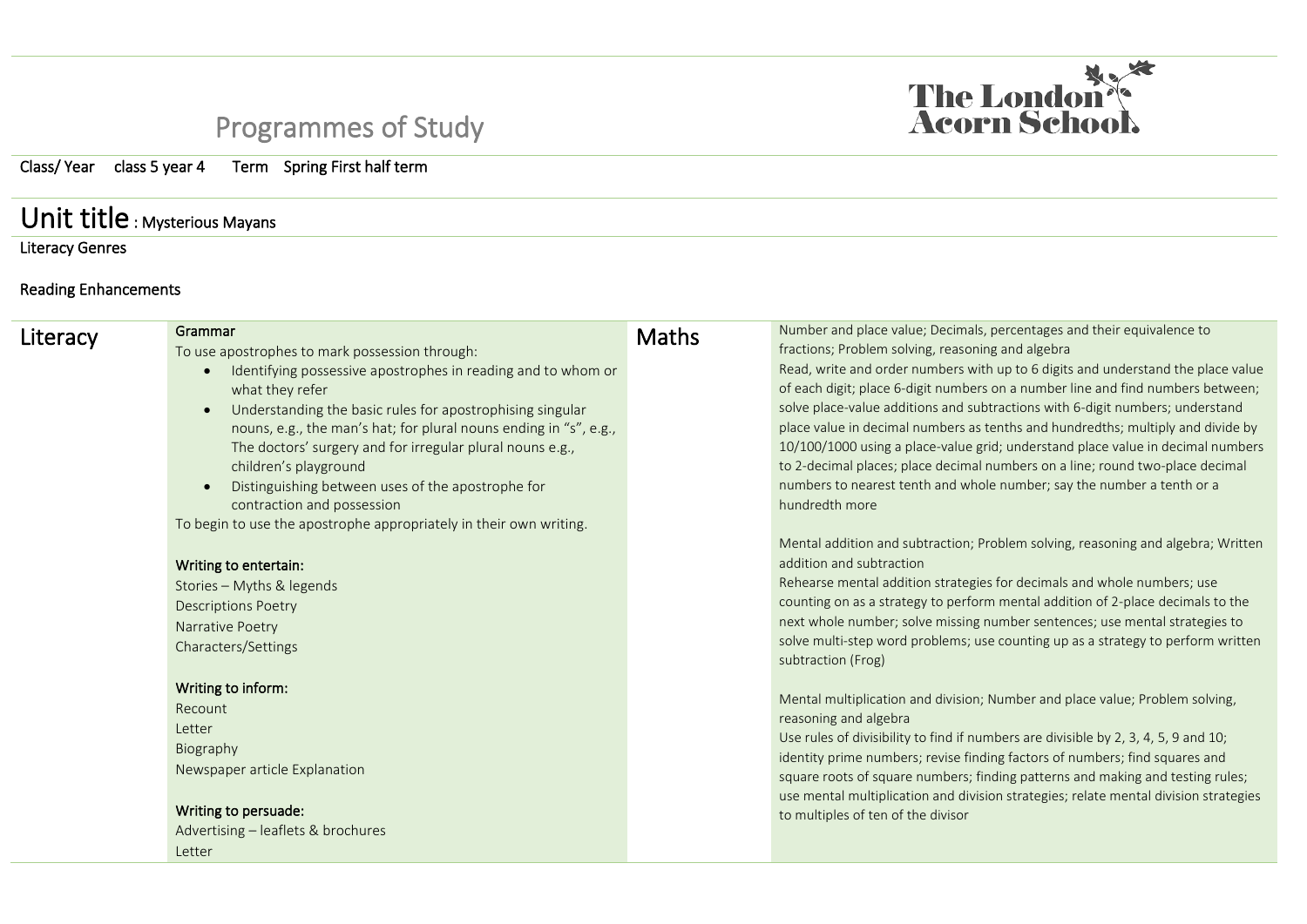| Poster<br>Progression in Reading Comprehension<br>Vocabulary /Inference/ predict/ explain/ retrieve/ summarise                                                                                                                                                                                                       |                   | Problem solving, reasoning and algebra; Geometry: properties of shapes;<br>Measurement; Statistics<br>Know properties of equilateral, isosceles, scalene and right-angled triangles; find<br>that angles in a triangle have a total of 180°; sort triangles according to their<br>properties; use scales to weigh amounts to the nearest half interval; convert from<br>grams to kilograms and vice versa, from millilitres to litres and vice versa, and<br>from metres to kilometres and vice versa; read scales to the nearest half division;<br>understand that we measure distance in kilometres and miles; use ready<br>reckoning to give approximate values of miles in kilometres and vice versa; draw<br>line conversion graphs<br>Written addition and subtraction; Problem solving, reasoning and algebra;<br>Measurement<br>Use a written column method to add amounts of money in pounds and pence;<br>add 2-place decimals using written column addition; subtract decimal numbers<br>using counting up (Frog) |
|----------------------------------------------------------------------------------------------------------------------------------------------------------------------------------------------------------------------------------------------------------------------------------------------------------------------|-------------------|------------------------------------------------------------------------------------------------------------------------------------------------------------------------------------------------------------------------------------------------------------------------------------------------------------------------------------------------------------------------------------------------------------------------------------------------------------------------------------------------------------------------------------------------------------------------------------------------------------------------------------------------------------------------------------------------------------------------------------------------------------------------------------------------------------------------------------------------------------------------------------------------------------------------------------------------------------------------------------------------------------------------------|
| <b>PAINTING</b><br>• Know that Bonampak is the Mayan word for painted walls<br>• Use drawing techniques to create body form<br>• Explore different poses through adding form and shape<br>• Use fine line techniques to create outlines for detail<br>Explore the contrast between metallic and non-metallic colours | <b>Humanities</b> | <b>MAYANS</b><br>. Exploring what archaeologists have discovered and what this can tell us about<br>the Mayan way of life<br>• Looking at a variety of Mayan artefacts to gather clues about the Mayans<br>• Establishing a brief timeline of the Mayan civilisation<br>• Exploring the city states of the Mayans and how they were organised<br>. Investigating the roles of different groups of people in Mayan society, such as<br>kings, nobles, merchants and slaves<br>• Exploring religious rites and rituals, including bloodletting and human sacrifice<br>. Using a variety of sources of information to explore what daily life was like for<br>areas such as homes, food, clothes and farming<br>• Exploring the writing system of the Mayans, including a number system<br>• Exploring the Mayan calendar and knowledge of astrology<br>• Exploring why records of battles between city states disappeared from stelae<br>around the year 900                                                                   |

Art

Considering possible reasons for the decline of the Mayan civilisation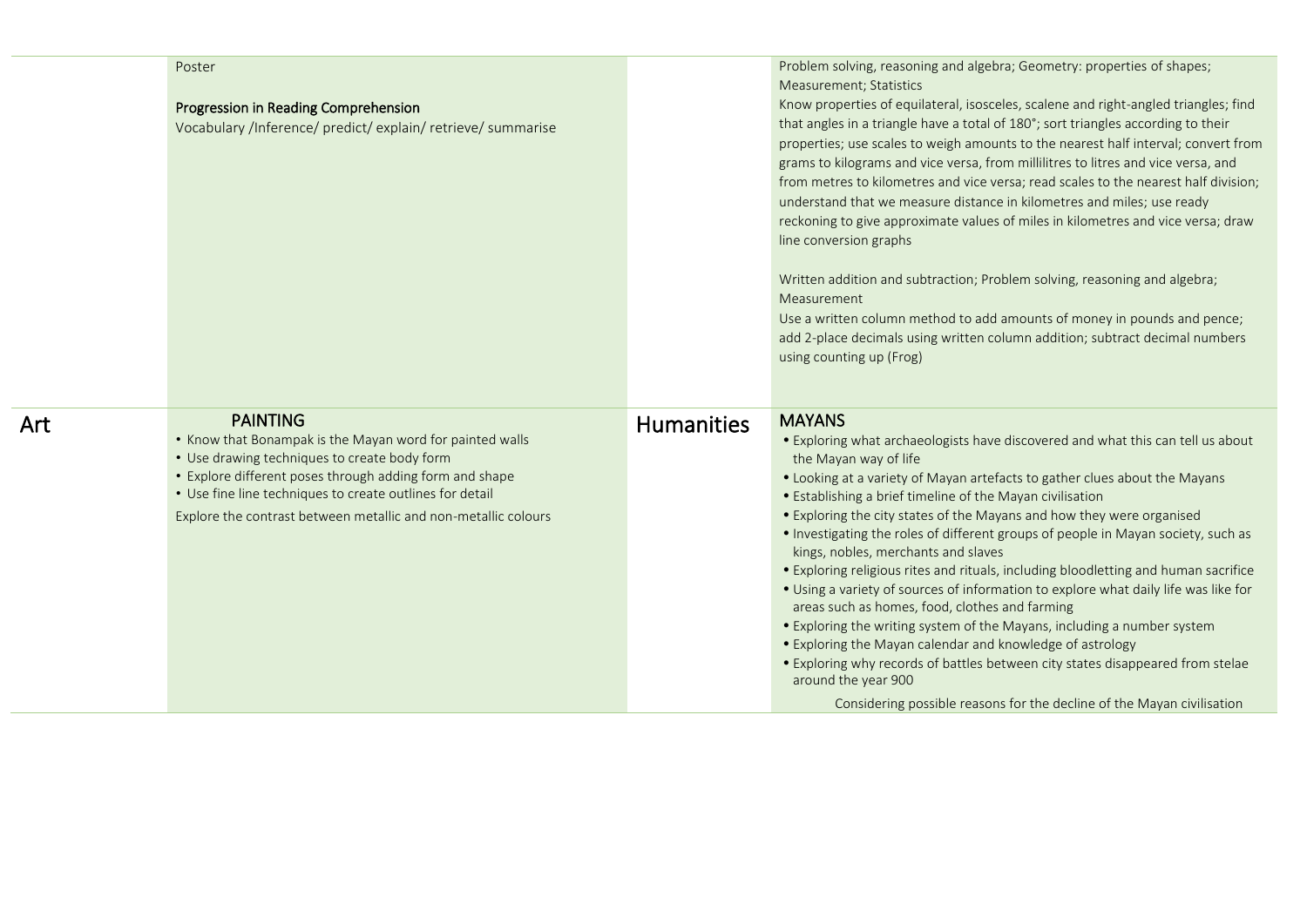| Relationships<br>and Health                   | <b>PUBERTY</b><br>• Know there are physical and emotional changes in the body<br>Know about menstrual wellbeing and the key facts about the<br>menstrual cycle (girls)                                                                                                                                                                                                                                                                                                                                                                                                                                                                                                                                                                                                      | Forest<br>School | Stick bivouacs if sufficient materials in woods. Suspend hammocks plus<br>tarp shelters. Make birch brash brooms, use foraged wild garlic for<br>pesto. Note asexual reproduction of plants, e.g. split aloe pups, chives.                                                                                                                                                                                                                                                                                                                                                                                                                                                                                                                                                                                                                                      |
|-----------------------------------------------|-----------------------------------------------------------------------------------------------------------------------------------------------------------------------------------------------------------------------------------------------------------------------------------------------------------------------------------------------------------------------------------------------------------------------------------------------------------------------------------------------------------------------------------------------------------------------------------------------------------------------------------------------------------------------------------------------------------------------------------------------------------------------------|------------------|-----------------------------------------------------------------------------------------------------------------------------------------------------------------------------------------------------------------------------------------------------------------------------------------------------------------------------------------------------------------------------------------------------------------------------------------------------------------------------------------------------------------------------------------------------------------------------------------------------------------------------------------------------------------------------------------------------------------------------------------------------------------------------------------------------------------------------------------------------------------|
| Design and<br>technology /<br><b>Woodwork</b> | Wood work projects connected to Main lesson themes in addition to projects<br>derived from pupil interests                                                                                                                                                                                                                                                                                                                                                                                                                                                                                                                                                                                                                                                                  | Science          | <b>BIOLOGY - ANIMALS</b><br><b>INCLUDING HUMANS</b><br>Know the timeline to indicate stages in the growth and development of<br>humans.<br>Learn about the changes in puberty.<br>$\bullet$<br>Identify the process of sexual reproduction in animals and asexual<br>reproduction in plants.<br>Research and compare<br>gestation periods of animals and humans.                                                                                                                                                                                                                                                                                                                                                                                                                                                                                                |
| Religious<br><b>Studies</b>                   | <b>ISLAM (BELIEFS &amp; TEACHING)</b><br>• Explore the belief in the Oneness of Allah: to regard anything as being equal<br>or partner to Allah (Shirk) is forbidden; signs of Allah's creation through<br>nature; human beings as the best of Allah's creation.<br>• Know that Angels e.g. Jibril (Gabriel) are created by Allah and have no free<br>will, being obedient to Allah<br>• Understand that Allah's attributes revealed in the Qur'an: the importance of<br>the Qur'an, Sunnah, Hadith, and Sirah as sources of Islam<br>• Know the key role of Muhammad; stories from the Sunnah (his customs and<br>practice), Hadith (his sayings and actions), and Sirah (biographical writings).<br>Explore The significance and celebration of Id-ul-Fitr and Id-ul-Adha | <b>PE</b>        | <b>ATHLETICS</b><br>Can apply variety of speeds for different running lengths and review<br>own performance. Can perform different types of jumps with standing<br>and running take off to land with balance and control. Can send<br>different objects correctly to gain distance, accuracy and improve<br>performance, taking measurements and recording.<br><b>SPORTSMANSHIP &amp; INVASION</b><br>Send a ball for a team member to receive and travel into another space<br>to make forward progress. Participate and co-operate in small, sided<br>games against an opponent with rule understanding, whilst applying<br>skills Receive a ball and incorporate sending to a team member or<br>shoot at a target. Apply attacking and defending principles simple<br>strategies and tactics. Work in a small team to apply FSS's and SSS's in<br>game play. |